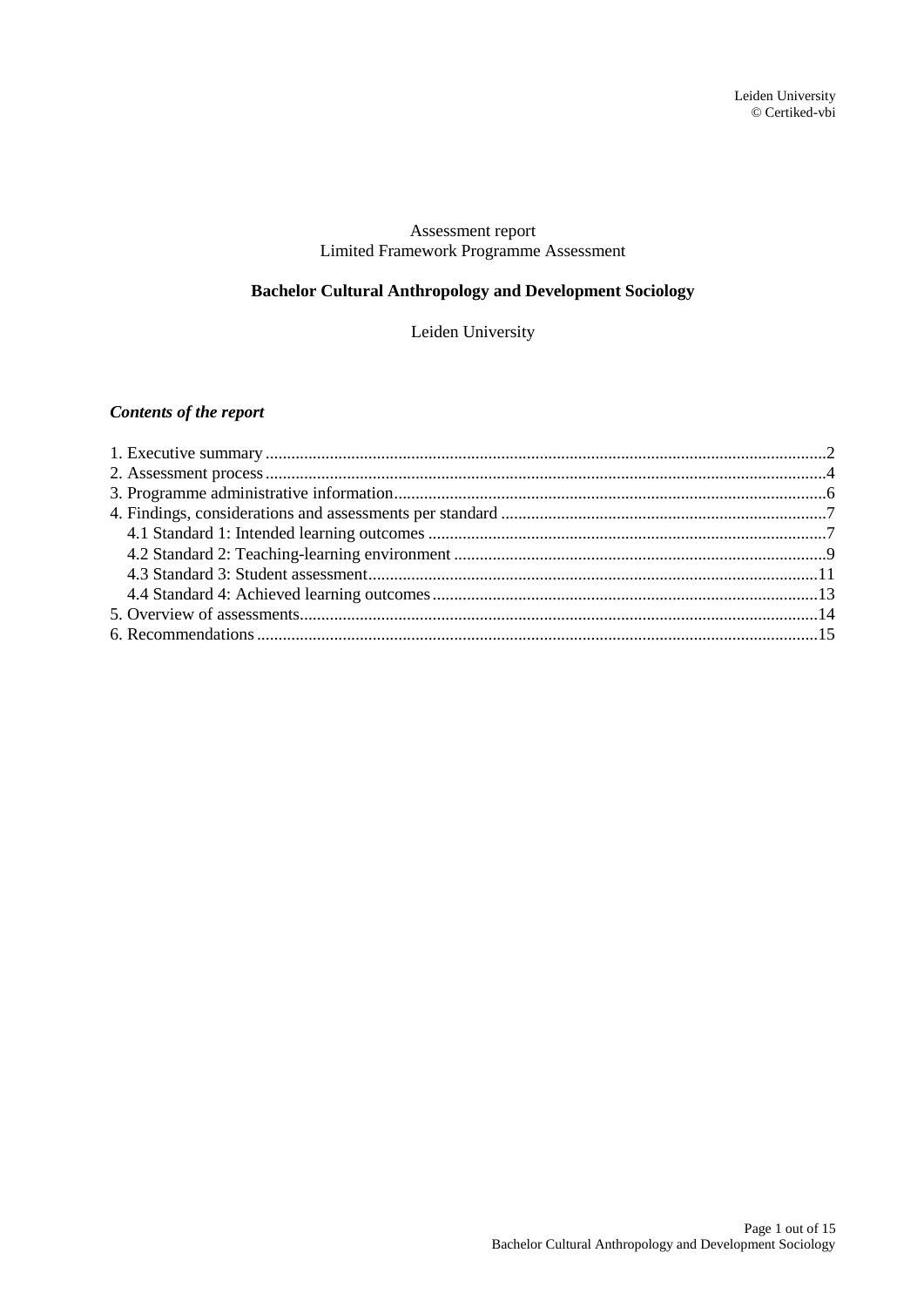# <span id="page-1-0"></span>**1. Executive summary**

In this executive summary, the panel presents the main considerations which led to the assessment of the quality of the Bachelor Cultural Anthropology and Development Sociology programme of Leiden University, which has been assessed according to the standards of the limited framework, as laid down in the NVAO Assessment framework for the higher education accreditation system of the Netherlands, as published on 20 December 2016 (Staatscourant nr. 69458).

The programme objectives are sound. The panel values the strong research-orientation of the programme and the focus on methodology, these being unique features of the programme. The programme objectives are up-to-date, the programme monitoring new trends. The visual anthropology and digital media components of the programme are greatly appreciated and the panel suggests to further strengthen the profile in terms of non-textual forms of knowledge production and distribution.

The programme objectives meet the requirements of the Reference Framework for Cultural Anthropology and Development Sociology in the Netherlands. The panel welcomes the efforts by the joint programmes to draft this framework and regards this to be a sound description of this domain.

The panel welcomes the comparison to programmes in other countries and regards this programme at the same time to share important features and to have a clearly distinguishing profile.

The panel welcomes students being educated to enrol in master programmes in this domain or to be prepared to enter the labour market, acknowledging the latter option to be taken by limited numbers of students. The panel advises to state the latter objectives more explicitly, emphasising the relevance of anthropological knowledge and skills with reference to societal problems.

The intended learning outcomes of the programme correspond to the programme objectives, are wellarticulated and conform to the bachelor level. The panel advises, however, to address specific anthropological knowledge and skills more explicitly.

Although the student influx numbers are adequate, the panel supports programme's intentions to try and raise these numbers. The entry requirements and admission procedures are adequate.

The panel is positive about the contents of the curriculum. The curriculum meets the intended learning outcomes of the programme. The courses are up to standard. The panel finds the curriculum to be wellorganised and to be coherent. The fieldwork research in the second year is appropriate. The panel appreciates the strong research-orientation of the curriculum. The panel advises to arrange for a more transparent and more solid preparation of the Bachelor thesis in the preparatory courses.

The panel considers the lecturers to be both good researchers and skilled teachers. The panel notes that the lecturers are appreciated by students. The panel finds it very positive that additional staff has been recruited. As the Institute has impressive resources, the panel advises to communicate these more explicitly.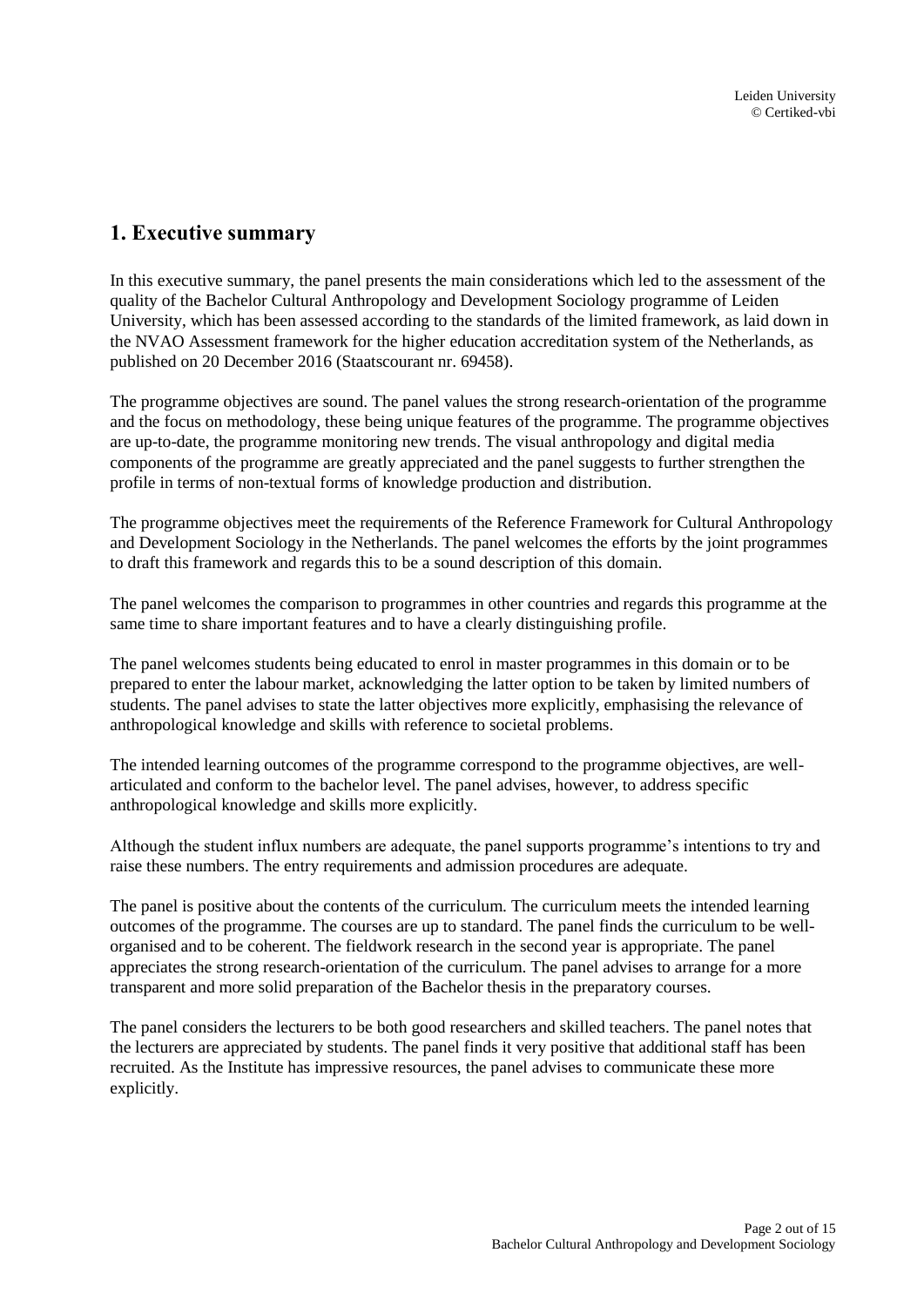The panel regards the educational concept and study methods in the curriculum to be appropriate. Although study guidance is organised well, the panel advises to explain the guidance system more clearly to students. The study load is balanced. The student success rates are satisfactory.

The panel approves of the examinations and assessment rules and regulations of the programme, these being in line with Faculty policies. The panel welcomes the responsibilities and tasks of the Board of Examiners and finds that the Board monitors the quality of examinations and assessments appropriately. The panel considers the measures ensuring the validity, reliability and transparency of examinations and assessments to be up to standard.

The panel approves of the examination methods adopted in the programme. These are very diverse, wellorganised and consistent with the goals and contents of the courses.

The supervision and assessment processes for the Bachelor theses have been satisfactorily organised. The panel recommends, however, having the examiners comment on each of the assessment criteria, and in this way aligning the text and the criteria on the assessment scoring forms. The panel also advises to clarify the relations and interactions of the two examiners, when arriving at their judgments for the Bachelor theses.

The panel regards the Bachelor theses to be satisfactory academic projects. The panel in general supports the grades given by examiners of the programme, but the panel would have given somewhat lower grades for some of the theses. The panel advises to strengthen the theoretical foundation of the case studies' analyses in the Bachelor theses.

As the examination of the intended learning outcomes has been distributed over a number of courses in the programme, the panel advises to redefine the final project of the programme, in order to better establish whether students have reached all of the intended learning outcomes. The panel does not doubt the programme graduates to have reached the intended learning outcomes and to be qualified to enrol in master programmes or to enter the labour market.

The panel appreciates the measures taken in the programme to promote the labour market orientation of students and to foster the preparation for their future careers.

The panel that conducted the assessment of the Bachelor Cultural Anthropology and Development Sociology programme of Leiden University assesses this programme to meet the standards of the limited framework, as laid down in the NVAO Assessment framework for the higher education accreditation system of the Netherlands, judging the programme to be satisfactory. Therefore, the panel advises NVAO to accredit the programme.

Rotterdam, 18 February 2019

Prof. dr. T. Otto drs. W. Vercouteren (panel chair) (panel secretary)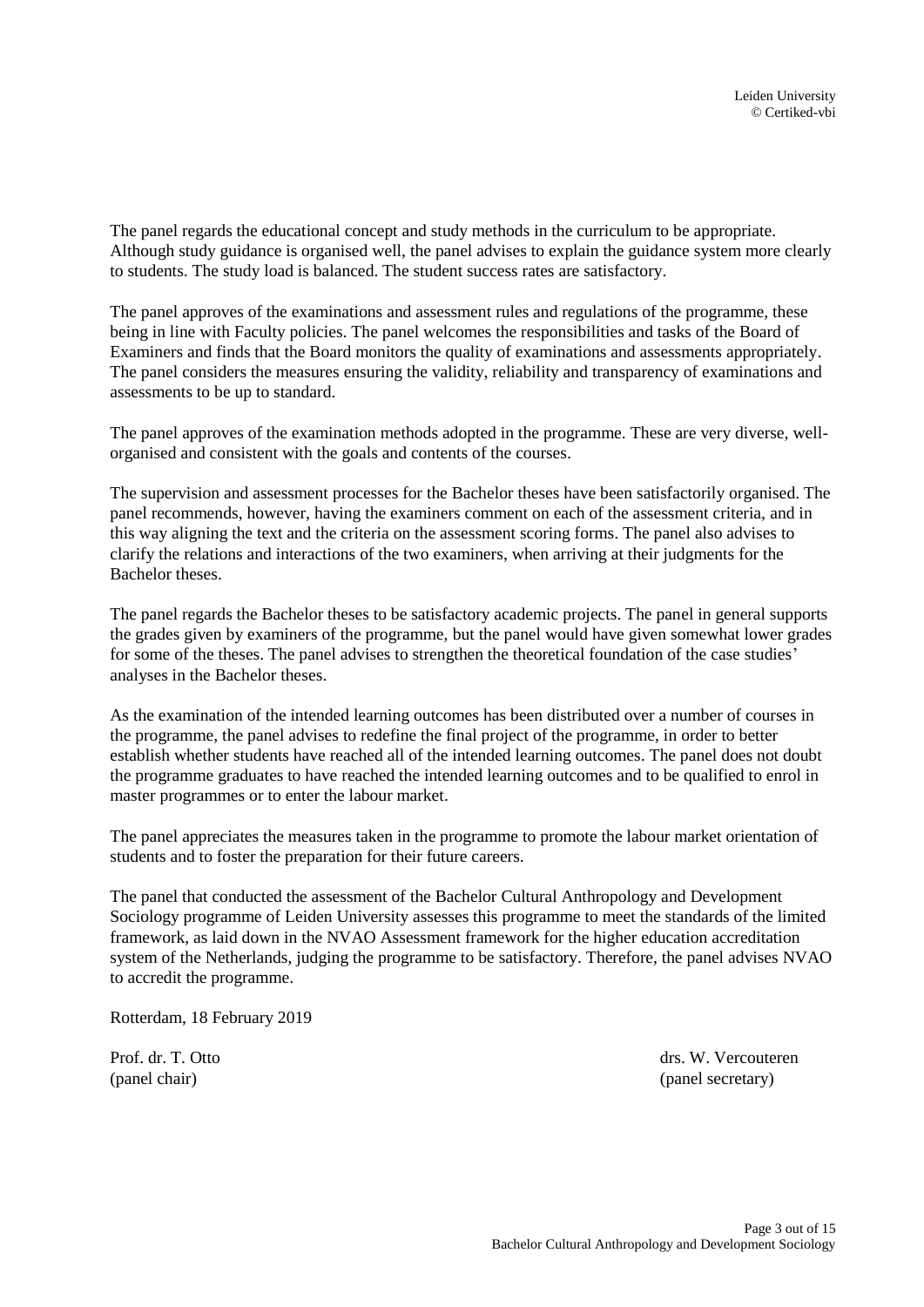# <span id="page-3-0"></span>**2. Assessment process**

The evaluation agency Certiked VBI received the request by Leiden University to manage the limited framework programme assessment process for the Bachelor Cultural Anthropology and Development Sociology of this University. The objective of the programme assessment process was to assess whether the programme would conform to the standards of the limited framework, as laid down in the NVAO Assessment framework for the higher education accreditation system of the Netherlands, published on 20 December 2016 (Staatscourant nr. 69458).

Having conferred with management of the Leiden University programme, Certiked invited candidate panel members to sit on the assessment panel. The panel members agreed to do so. The panel composition was as follows:

- Prof dr. T. Otto, full professor of Anthropology and Ethnography, University of Aarhus, Denmark, full professor and tropical leader, The Cairns Institute, James Cook University, Australia (panel chair);
- Dr E.D. Rasch, associate professor, Sociology of Development and Change Group, Wageningen University (panel member);
- Dr M.E. Pelkmans, associate professor in Anthropology, London School of Economics and Political Science, United Kingdom (panel member);
- Drs E.B. Heiman, city anthropologist, organisational anthropologist, co-owner company De Staalmeesters (panel member);
- I. Corbeek, student Bachelor Cultural Anthropology and Development Studies, Radboud University (student member).

On behalf of Certiked, drs W. Vercouteren served as the process coordinator and secretary in the assessment process.

All panel members and the secretary confirmed in writing being impartial with regard to the programme to be assessed and observing the rules of confidentiality. Having obtained the authorisation by the University, Certiked requested the approval of NVAO of the proposed panel to conduct the assessment. NVAO have given their approval.

To prepare the assessment process, the process coordinator convened with management of the programme to discuss the outline of the self-assessment report, the subjects to be addressed in this report and the site visit schedule. In addition, the planning of the activities in preparation of the site visit was discussed. In the course of the process preparing for the site visit, programme management and the Certiked process coordinator regularly had contact to fine-tune the process. The activities prior to the site visit have been performed as planned. Programme management approved of the site visit schedule.

Well in advance of the site visit date, programme management sent the list of final projects of graduates of the programme of the most recent years. Acting on behalf of the assessment panel, the process coordinator selected the final projects of 15 graduates from the last few years. The grade distribution in the selection was ensured to conform to the grade distribution in the list, sent by programme management.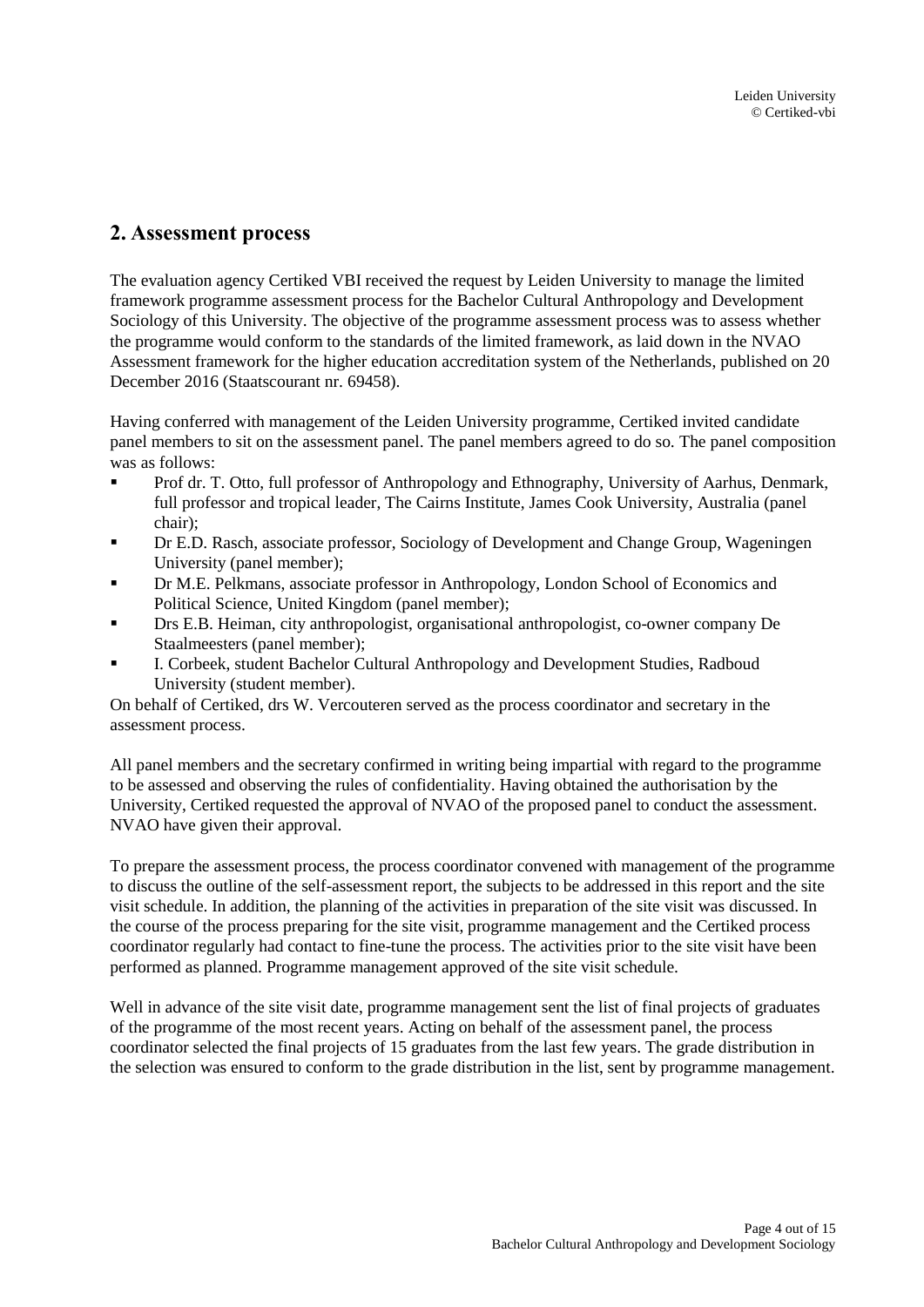The panel chair and the panel members were sent the self-assessment report of the programme, including appendices. In the self-assessment report, the student chapter was included. In addition, the expert panel members were forwarded a number of theses of the programme graduates, these theses being part of the selection made by the process coordinator.

Several weeks before the site visit date, the assessment panel chair and the process coordinator discussed the self-assessment report provided by programme management, the procedures regarding the assessment process and the site visit schedule. In this meeting, the profile of panel chairs of NVAO was discussed as well. The panel chair was informed about the competencies, listed in the profile. Documents pertaining to a number of these competencies were presented to the panel chair. The meeting between the panel chair and the process coordinator served as the briefing for panel chairs, as meant in the NVAO profile of panel chairs.

Prior to the date of the site visit, all panel members sent in their preliminary findings, based on the selfassessment report and the final projects studied, and a number of questions to be put to the programme representatives on the day of the site visit. The panel secretary summarised this information, compiling a list of questions, which served as a starting point for the discussions with the programme representatives during the site visit. Shortly before the site visit date, the complete panel met to go over the preliminary findings concerning the quality of the programme. During this meeting, the preliminary findings of the panel members, including those about the theses were discussed. The procedures to be adopted during the site visit, including the questions to be put to the programme representatives on the basis of the list compiled, were discussed as well.

On 21 November 2018, the panel conducted the site visit on the Leiden University campus. The site visit schedule was as planned. In a number of separate sessions, the panel was given the opportunity to meet with Faculty Board representatives, programme management, Board of Examiners members, lecturers and final projects examiners, and students and alumni.

In a closed session at the end of the site visit, the panel considered every one of the findings, weighed the considerations and arrived at conclusions with regard to the quality of the programme. At the end of the site visit, the panel chair presented a broad outline of the considerations and conclusions to programme representatives.

Clearly separated from the process of the programme assessment, assessment panel members and programme representatives met to conduct the development dialogue, with the objective to discuss future developments of the programme.

The assessment draft report was finalised by the secretary, having taken into account the findings and considerations of the panel. The draft report was sent to the panel members, who studied it and made a number of changes. Thereupon, the secretary edited the final report. This report was presented to programme management to be corrected for factual inaccuracies. Programme management were given two weeks to respond. Having been corrected for these factual inaccuracies, the Certiked bureau sent the report to the Leiden University Board, to accompany their request for re-accreditation of this programme.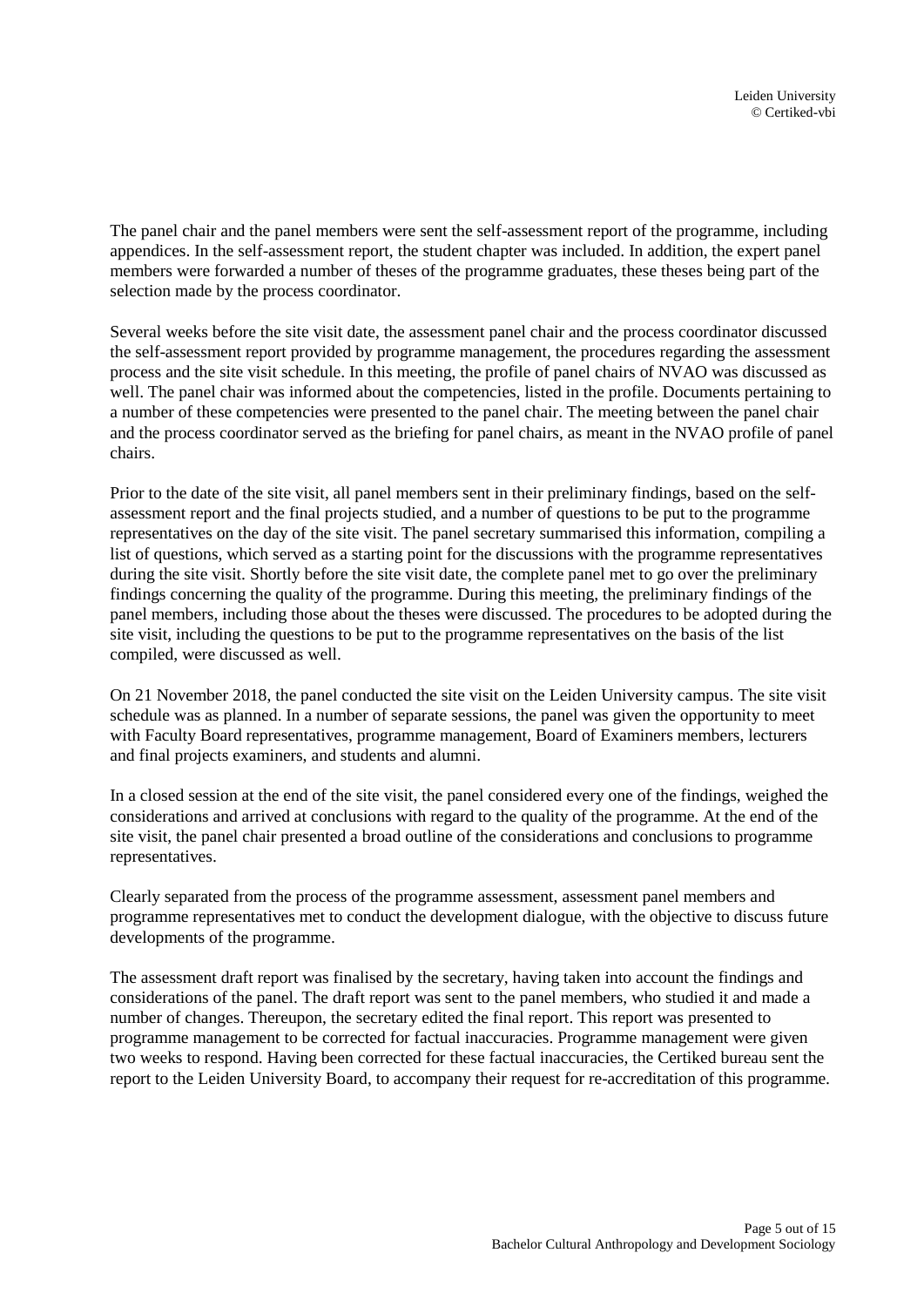# <span id="page-5-0"></span>**3. Programme administrative information**

|                                                 | Name programme in CROHO: B Cultural Anthropology and Development Sociology (B Culturele |  |  |
|-------------------------------------------------|-----------------------------------------------------------------------------------------|--|--|
|                                                 | Antropologie en Ontwikkelingssociologie)                                                |  |  |
| Orientation, level programme: Academic Bachelor |                                                                                         |  |  |
| Grade:                                          | <b>BSc</b>                                                                              |  |  |
| Number of credits:                              | 180 EC                                                                                  |  |  |
| Specialisations:                                | None                                                                                    |  |  |
| Location:                                       | Leiden                                                                                  |  |  |
| Mode of study:                                  | Full-time (language of instruction Dutch, with courses in English)                      |  |  |
| Registration in CROHO:                          | 50035                                                                                   |  |  |
| Name of institution:                            | Leiden University                                                                       |  |  |
| Status of institution:                          | Government-funded University                                                            |  |  |
| Institution's quality assurance: Approved       |                                                                                         |  |  |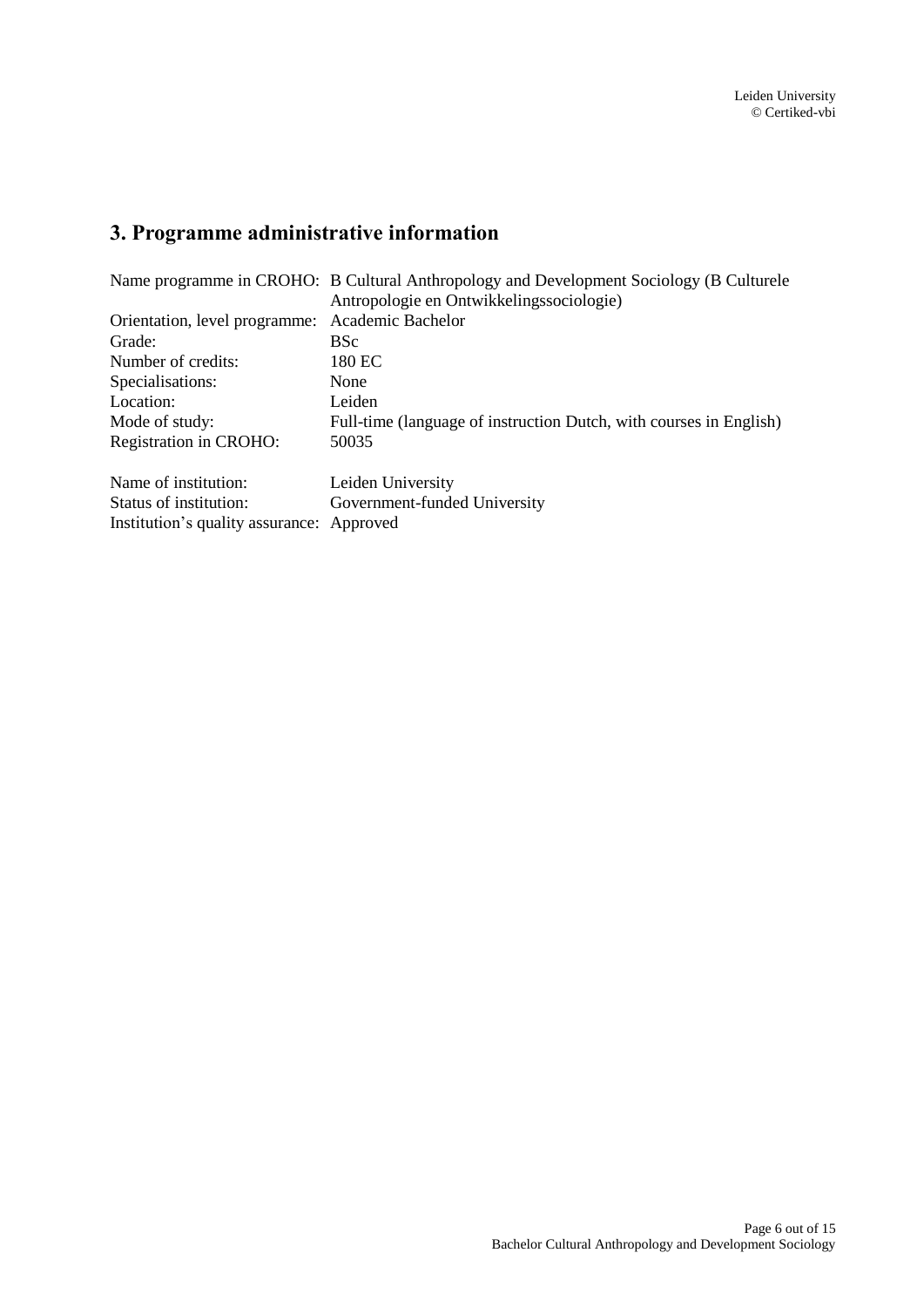# <span id="page-6-0"></span>**4. Findings, considerations and assessments per standard**

## <span id="page-6-1"></span>**4.1 Standard 1: Intended learning outcomes**

The intended learning outcomes tie in with the level and orientation of the programme; they are geared to the expectations of the professional field, the discipline, and international requirements.

#### *Findings*

The Bachelor Cultural Anthropology and Development Sociology and the Master Cultural Anthropology and Development Sociology are programmes of the Institute of Cultural Anthropology and Development Sociology of the Faculty of Social and Behavioural Sciences of Leiden University. The dean of the Faculty has the responsibility for all programmes of the Faculty. The scientific director of the Institute is responsible for both the research and educational activities of the Institute. The director of studies of the Institute is in charge of the coordination and organisation of both programmes. The director of studies is advised on the quality assurance of the programmes by the Programme Committee, being composed of three lecturers and three students. The Board of Examiners for both programmes has the authority to monitor the quality of examination and assessment processes and products.

The Bachelor Cultural Anthropology and Development Sociology programme of Leiden University is a three-year, broad, research-based, academic bachelor programme in this field. The programme, in general terms, studies culture and cultural diversity in human societies, from holistic and comparative and dynamic perspectives. The programme is, more specifically, directed towards the study of the themes Diversity, Sustainability and Digitalisation. The themes are derived from the research programme *Global Vulnerabilities and Social Resilience* of the Institute. Trends in these themes are closely monitored. The programme is strongly focussed on the methodology in this field to study these themes, encompassing qualitative, quantitative and visual research methods. Qualitative research methods are predominant, but quantitative methods are studied as well.

The objectives of the programme conform to the Reference Framework for Cultural Anthropology and Development Sociology in the Netherlands, which has been drafted by the joint programmes of this assessment cluster in the Netherlands.

Programme management compared the programme to programmes in this field abroad. The programme differs in some respects from programmes in France and Germany. The programme may be compared to the programmes in the United Kingdom and the United States through the emphasis on analytical reflection and critical assessment of social sciences research methods.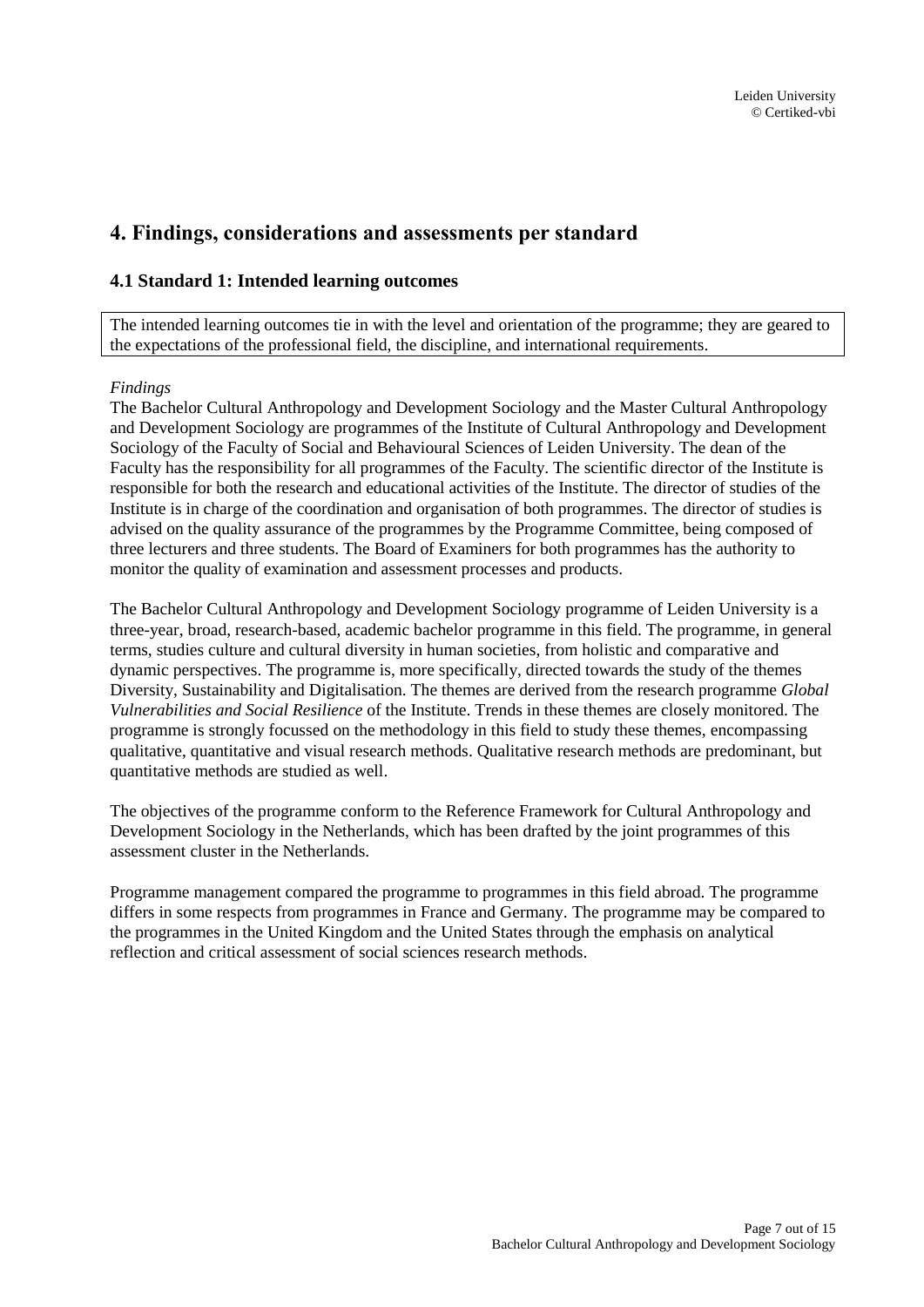Students are primarily educated to continue their studies at master level in this field. Students may enter the Master Cultural Anthropology and Development Sociology programme of Leiden University, but they may also enrol in programmes of other universities in this field, either directly or after having taken specific courses in the programme. Students are prepared for the labour market as well. One of the objectives of the programme is to guide students in their professional orientation. Programme management regularly discusses the programme with the Advisory Board, being composed of professional field representatives.

The programme objectives have been translated into intended learning outcomes. The intended learning outcomes address, as the main points, general knowledge and understanding of dominant theories and debates in this domain; knowledge and understanding of research methods and techniques in this field; research skills; critical and reflective thinking competencies, and communication skills in this domain; and self-directed learning skills.

Programme management presented the comparison of the intended learning outcomes to the Dublin descriptors for the bachelor level.

#### *Consideration*

The panel considers the programme objectives to be sound. The panel values the strong researchorientation of the programme and the focus on methodology, these being unique features of the programme. The programme objectives are up-to-date, the programme monitoring new trends. The visual anthropology and digital media components of the programme are greatly appreciated and the panel suggests to further strengthen the in terms of non-textual forms of knowledge production and distribution.

The programme objectives meet the requirements of the Reference Framework for Cultural Anthropology and Development Sociology in the Netherlands. The panel welcomes the efforts by the joint programmes to draft this framework and regards this to be a sound description of this domain.

The panel welcomes the comparison to programmes in other countries and regards this programme at the same time to share important features and to have a clearly distinguishing profile.

The panel welcomes students being educated to enrol in master programmes in this domain or to be prepared to enter the labour market, acknowledging the latter option to be taken by limited numbers of students. The panel advises to state the latter objectives more explicitly, emphasising the relevance of anthropological knowledge and skills with reference to societal problems.

The intended learning outcomes of the programme correspond to the programme objectives, are wellarticulated and conform to the bachelor level. The panel advises, however, to address anthropological knowledge and skills more explicitly.

#### *Assessment of this standard*

These considerations have led the assessment panel to assess standard 1, Intended learning outcomes, to be satisfactory.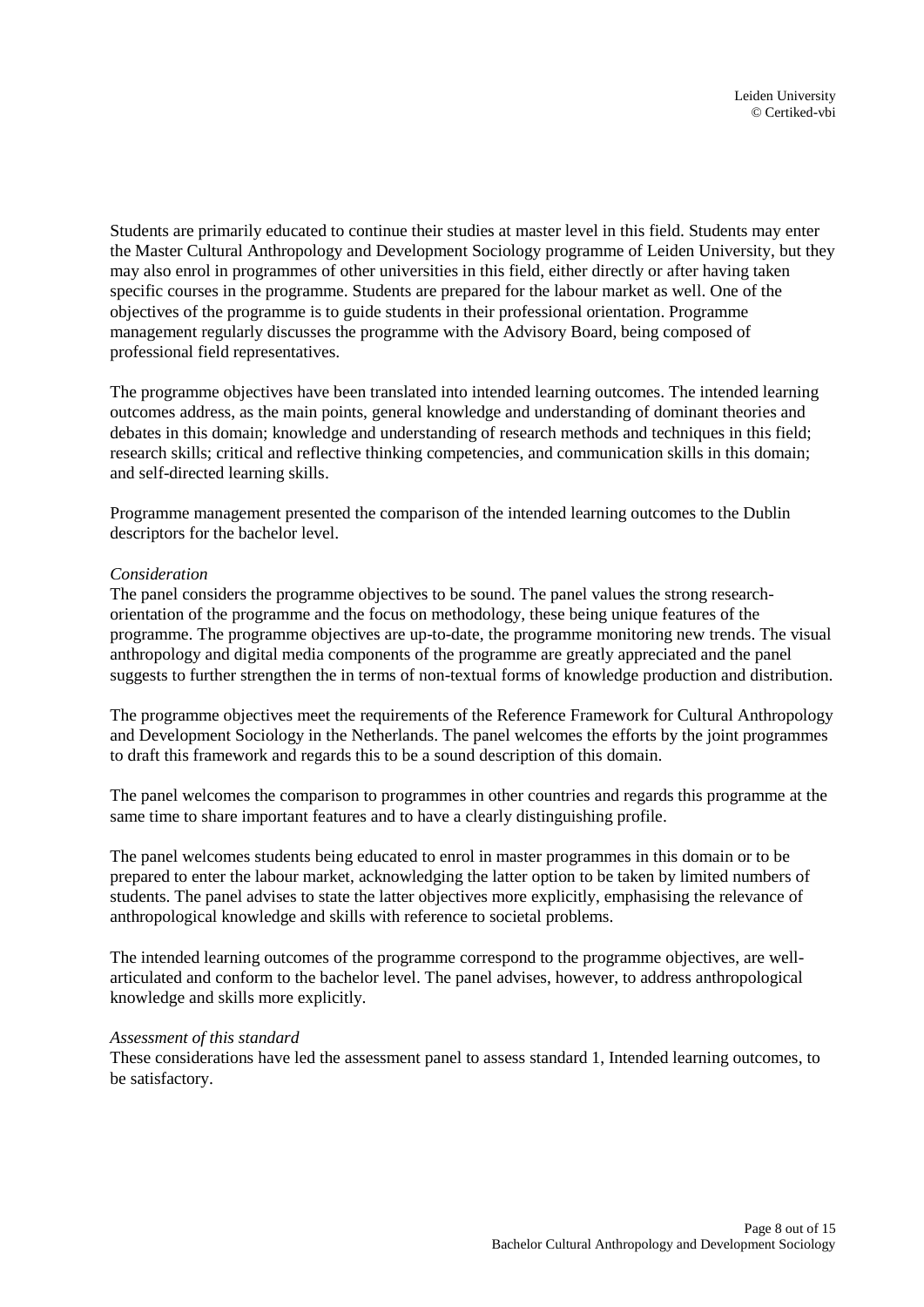## <span id="page-8-0"></span>**4.2 Standard 2: Teaching-learning environment**

The curriculum, the teaching-learning environment and the quality of the teaching staff enable the incoming students to achieve the intended learning outcomes.

#### *Findings*

The student influx remained rather stable during the last five years, being little over 60 incoming students per year, with the exception of one year of lower intake. The programme wants to attract more students. The entry requirements for the programme are the pre-university (vwo) diploma. Applicants having the higher professional education (hbo) propaedeutic diploma without the vwo-diploma are admitted, if they meet specific requirements. Prospective students are informed about the programme by study advisors and lecturers. They may also participate in lectures and tutorials. In addition, the programme offers study compatibility checks. These procedures and facilities allow students to make informed choices for the programme.

The curriculum of the programme takes three years, the study load being in total 180 EC. Programme management presented a table, showing the mapping of the intended learning outcomes to the courses. The curriculum has been organised in four teaching-learning trajectories, these covering the theory of cultural anthropology, also in relation to sociology, social science research methods and techniques, scientific and professional orientation, and skills and attitude. The trajectories span the three years of the curriculum. Within the trajectories, courses build upon each other. For all courses, levels of complexity have been indicated, ranging from introductory (level 100) to specialised (level 400). The theoretical trajectory covers introductory courses in the first year, key issues in the second year and specialised courses in the third year. The research methods and techniques application addresses various social sciences research methods throughout the years. In the scientific and professional orientation trajectory, students do fieldwork research in the second-year *Veldwerk NL* course and are offered labour market orientation in the *Expert Seminar* course. The courses *Onderzoekvoorbereiding*, *Veldwerk NL* and *Multivariate Analyse* cover the empirical research cycle. In the skills and attitude trajectory, the *Academic Skills* courses teach students academic writing and presentation skills and introduce them to scientific integrity issues. At the conclusion of the curriculum, student complete the Bachelor thesis. The first year of the curriculum consists of compulsory courses. In the second year, students may choose courses out of a range of restricted options. In the third year, 30 EC of elective space is scheduled. Students may specialise in subjects of their preference or may do internships in the Netherlands or abroad.

The lecturing team is composed of 14 permanent staff members and 12 temporary staff members. Staff members are employed at the Institute of Cultural Anthropology and Development Sociology. All permanent staff are engaged in both education and research, have PhD degrees, and are BKO-certified. Two of them have SKO-certificates as well. Temporary staff members are only involved in teaching, mostly in the first-year tutorials. About 42 % of them have BKO-certificates. In the last years, no less than 30 % new permanent staff were recruited. Lecturers regularly meet to discuss the programme. Students appreciate the lecturers and their being very accessible.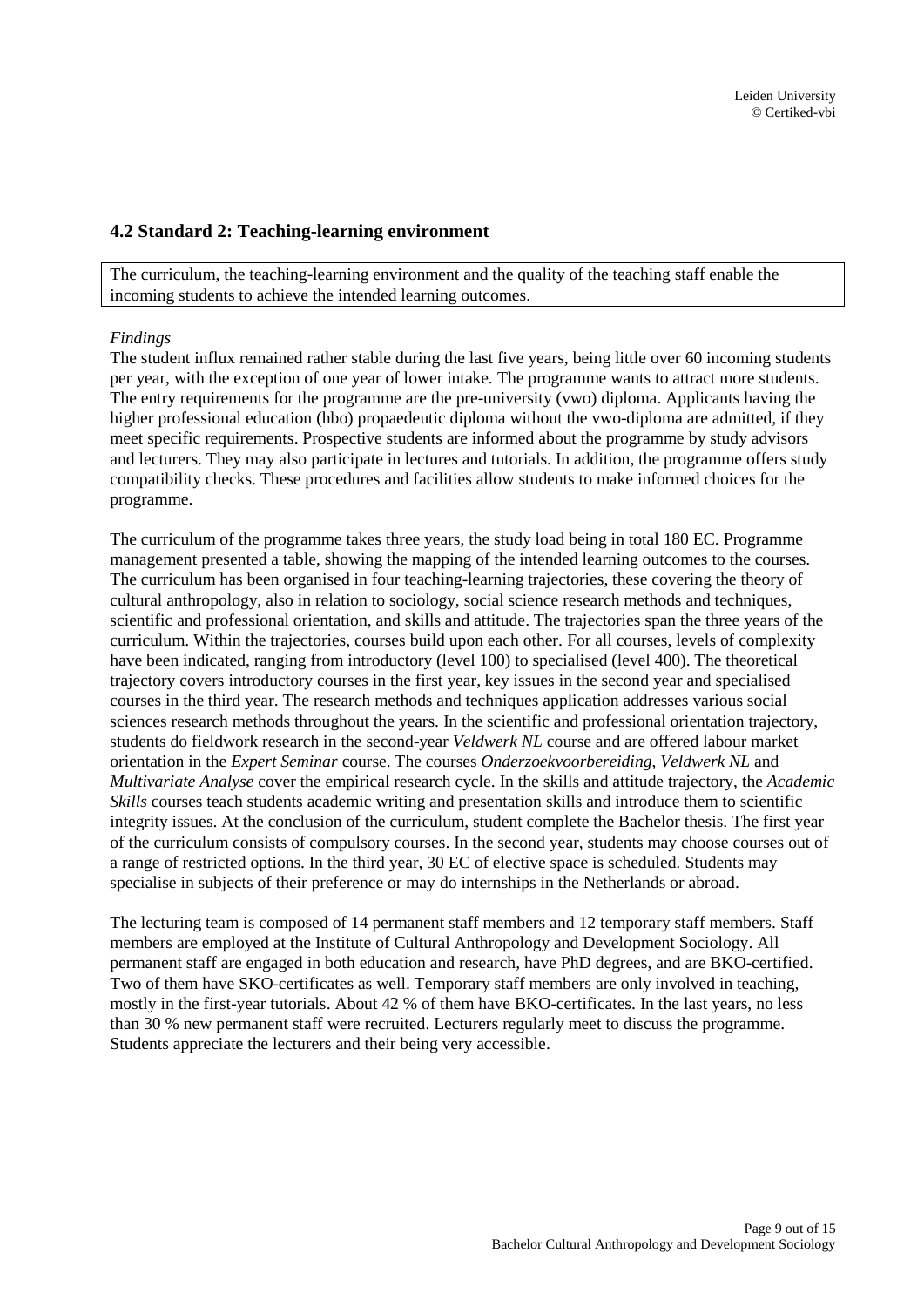The educational concept of the programme is research-based and student-centred learning. The number of hours of face-to-face education is over 12 hours per week in the first year and about 9 hours per week in the second year. The study methods adopted in the programme are mainly lectures and tutorials. Lectures may include interactive teaching methods. Tutorials include presentations, debates, discussions and practical assignments. Courses are lectured by pairs of lecturers. Class sizes in the tutorials are about 10 to 15 students. In the first two years, tutorship meetings are scheduled. Junior lecturers inform students about the curriculum and guide students in their study planning. Students may contact the programme study advisor in case of questions or problems. The study advisor checks study plans and monitors study progress. In the first year and in line with the Binding Study Advice, students must obtain 45 EC. The study load of the curriculum is experienced by students to be manageable. The student success rates are on average about 70 % after four years (last five cohorts; proportion students re-entering in second year).

#### *Considerations*

Although the student influx numbers are adequate, the panel supports programme's intentions to try and raise these numbers. The entry requirements and admission procedures are adequate.

The panel is positive about the contents of the curriculum. The curriculum meets the intended learning outcomes of the programme. The courses are up to standard. The panel finds the curriculum to be wellorganised and to be coherent. The fieldwork research in the second year is appropriate. In general, the panel appreciates the strong research-orientation of the curriculum. The panel advises to arrange for the more transparent and more solid preparation of the Bachelor thesis in the preparatory courses.

The panel regards the lecturers to be both good researchers and skilled teachers. The panel notes that the lecturers are appreciated by students. The panel considers the newly recruited staff to be a valuable addition. As the Institute has impressive resources, the panel advises to communicate these more explicitly.

The panel regards the educational concept and study methods in the curriculum to be appropriate, allowing students to complete the curriculum. The panel appreciates the small-scale and studentactivating education. Although study guidance is organised well, the panel advises to explain the guidance system more clearly to students. The study load is balanced. The student success rates are satisfactory.

#### *Assessment of this standard*

These considerations have led the assessment panel to assess standard 2, Teaching-learning environment, to be satisfactory.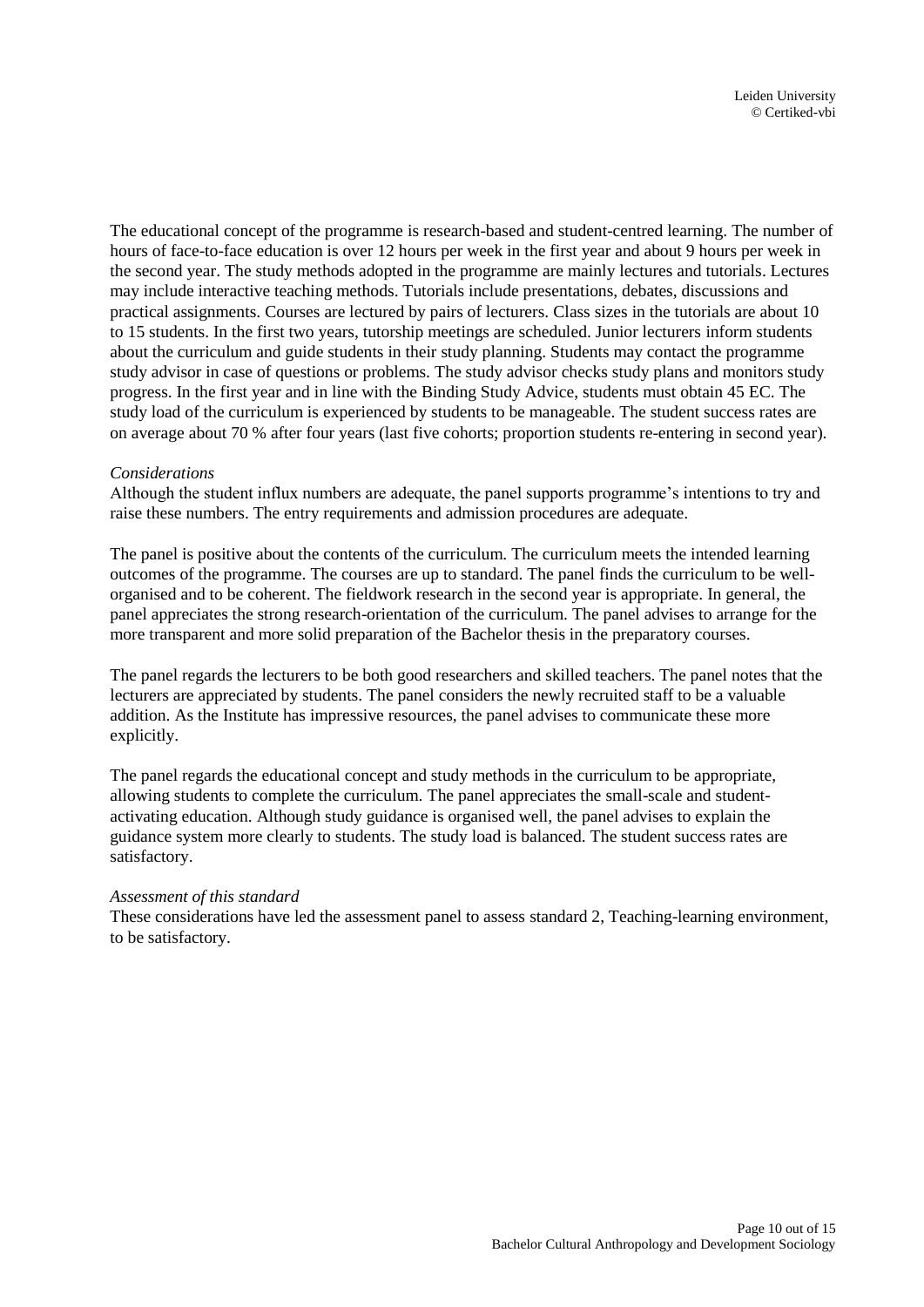## <span id="page-10-0"></span>**4.3 Standard 3: Student assessment**

The programme has an adequate system of student assessment in place.

#### *Findings*

The examination and assessment rules and regulations for the programme are laid down in the Course and Examination Regulations and in the Rules and Guidelines for the Board of Examiners. Both documents meet Faculty of Social and Behavioural Sciences policies.

As has been indicated, the Board of Examiners has the authority to monitor the quality of programme examination and assessment processes and products.

The examination methods for the courses are selected in line with the courses' goals and contents. In all of the courses, multiple examinations are scheduled. The examination methods adopted in the courses are quite diverse and include multiple-choice examinations, written examinations with open-ended questions, take-home examinations, written assignments, papers, oral examinations, practical examinations, and inclass participation. Examination methods in the second and third years are geared towards the testing of understanding. In these years, examinations are examinations with open-ended questions, assignments or reports. Plagiarism and fraud regulations are communicated to students. The Board of Examiners handles cases in line with the seriousness of the offences. The number of serious offences is limited.

The final project of the programme is the Bachelor thesis. Students have to select subjects for their thesis in line with the programme themes Diversity, Sustainability and Digitalisation. Students are guided in finding suitable topics. For the third-year course Capita Selecta, students select literature from an extensive list, provided to them. They elaborate on the selected literature in an oral examination for this course. For the Bachelor thesis, they take literature from this selection and add other literature. Together, this is the basis for the Bachelor thesis. Bachelor theses are geared towards explaining academic debates, comparing authors' positions and relating theory to case studies. The theses do not include empirical research. Bachelor theses are assessed by the supervisor and the second examiner independently. For their assessments, both examiners use assessment scoring forms with assessment criteria and boxes for written comments. For some assessment criteria, such as language skills and literature referencing, threshold values have been set. The examiners discuss their assessments and the grade. In case of major differences in judgments, one of the members of the Board of Examiners will review the thesis as well. The final grade will be the result of this process.

Programme management as well as the Board of Examiners have taken measures to promote the quality of examinations and assessments. The Board of Examiners appoints examiners. Examinations including test matrices and answer models or assessment scoring forms are peer-reviewed by fellow examiners. Every year, the Board of Examiners inspects several course dossiers, which include course goals, examinations and answer models of courses. Also yearly, the Board invites independent examiners to review Bachelor theses. This has led to the Bachelor thesis assessment scoring forms being to some degree adapted.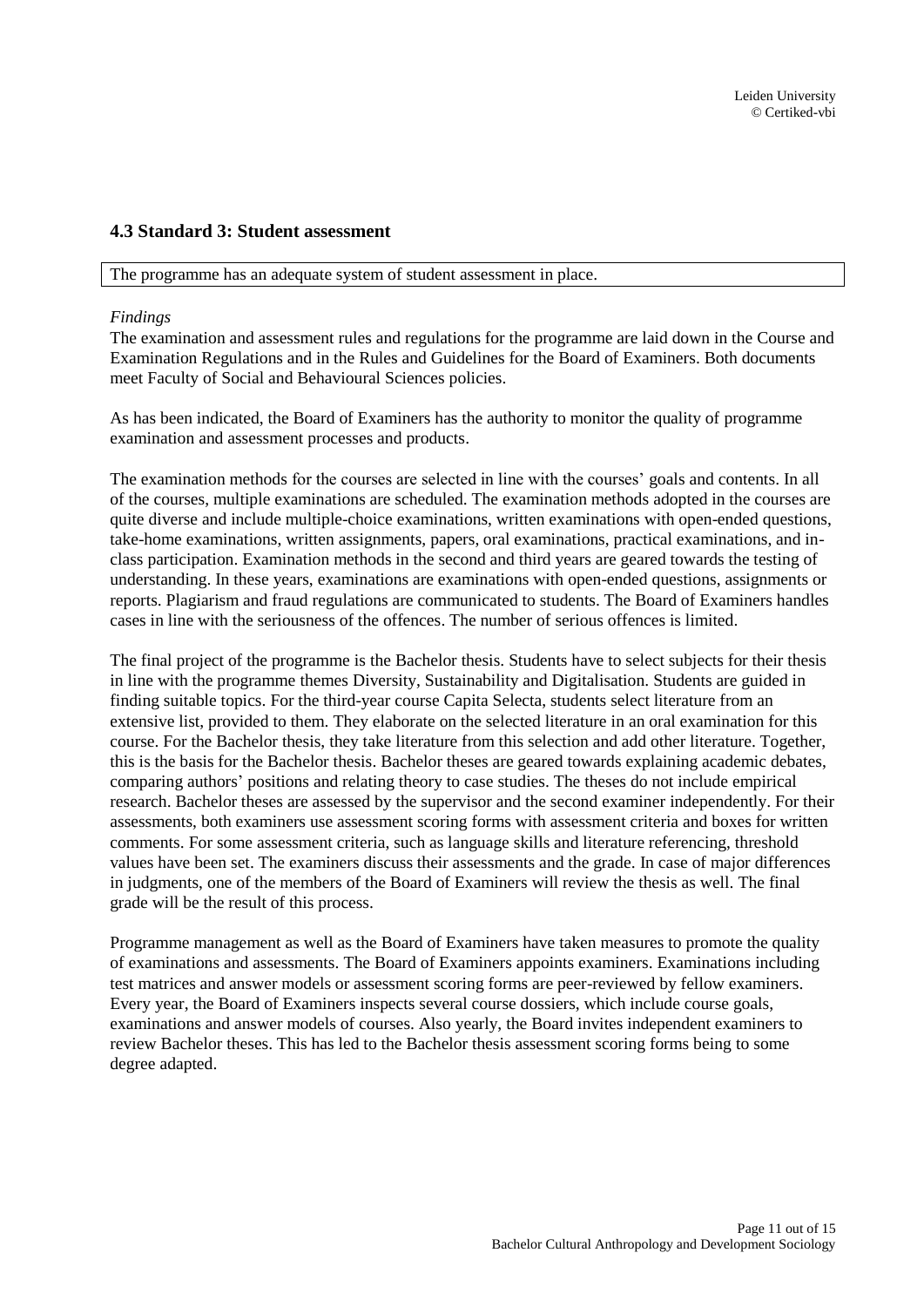#### *Considerations*

The panel approves of the examinations and assessment rules and regulations of the programme, these being in line with Faculty policies. The panel welcomes the responsibilities and tasks of the Board of Examiners and regards the Board to monitor the quality of examinations and assessments appropriately.

The panel approves of the examination methods adopted in the programme. These are very diverse, wellorganised and consistent with the goals and contents of the courses.

The supervision and assessment processes for the Bachelor theses have been satisfactorily organised. The panel recommends, however, having the examiners comment on each of the assessment criteria, and in this way aligning the text and the criteria on the assessment scoring forms. The panel also advises to clarify the relations and interactions of the two examiners, when arriving at their common judgment for the Bachelor theses.

The panel considers the measures ensuring the validity, reliability and transparency of examinations and assessments to be up to standard.

#### *Assessment of this standard*

The considerations have led the assessment panel to assess standard 3, Student assessment, to be satisfactory.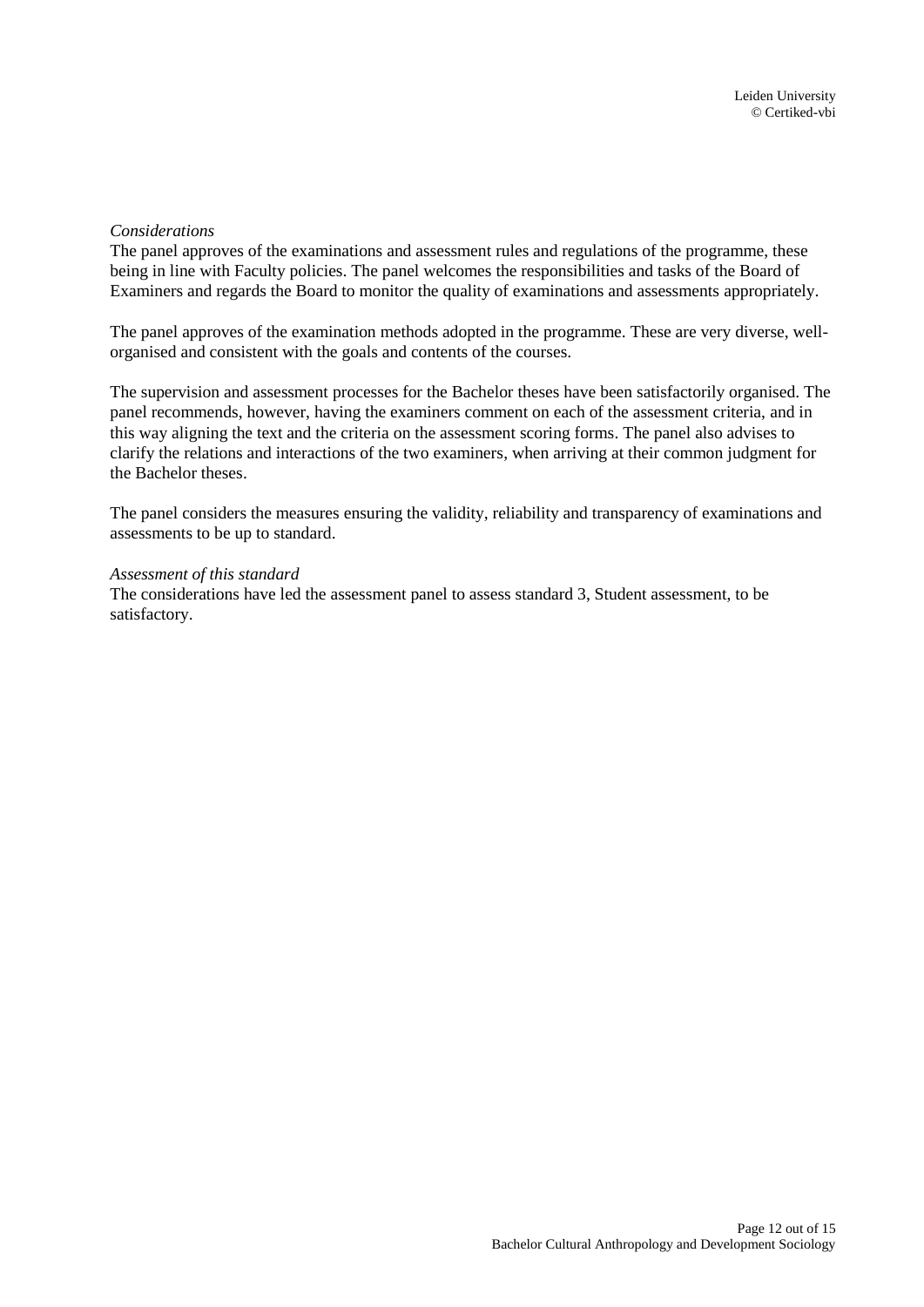## <span id="page-12-0"></span>**4.4 Standard 4: Achieved learning outcomes**

The programme demonstrates that the intended learning outcomes are achieved.

#### *Findings*

The panel reviewed 15 Bachelor theses of programme graduates of the last two years. The average grade for these projects is about 7.2.

To prepare for their future careers, students are offered the tutorship meetings in the first two years and the *Expert Seminar* course in the third year. Guest lecturers from the professional field participate in the latter course.

Most students proceed to master programmes in the anthropology field of Leiden University or of other universities in the Netherlands. Students are, however, also admitted to master programmes in domains, close to anthropology or development sociology.

#### *Considerations*

The panel regards the Bachelor theses to be satisfactory academic projects. The panel in general supports the grades given by examiners of the programme, but the panel would have given somewhat lower grades for some of the theses. The panel advises to strengthen the theoretical foundation of the case studies' analyses in the Bachelor theses.

As the examination of the intended learning outcomes has been distributed over a number of courses in the programme, the panel advises to redefine the final project of the programme, in order to better establish whether students have reached all of the intended learning outcomes. The panel does not doubt the programme graduates to have reached the intended learning outcomes and to be qualified to enrol in master programmes or to enter the labour market.

The panel appreciates the measures taken in the programme to promote the labour market orientation of students and to foster the preparation for their future careers.

#### *Assessment of this standard*

The considerations have led the assessment panel to assess standard 4, Achieved learning outcomes, to be satisfactory.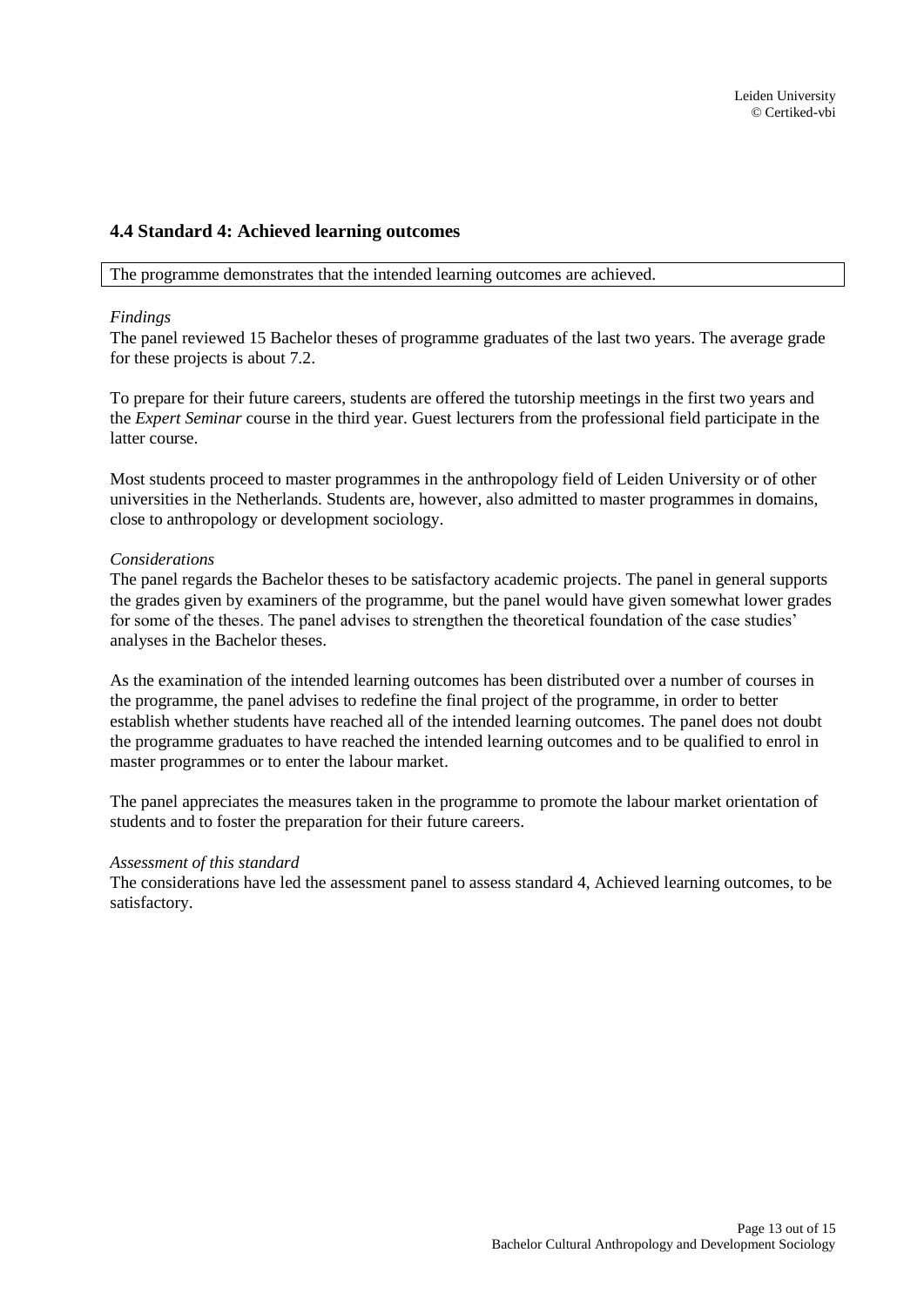# <span id="page-13-0"></span>**5. Overview of assessments**

| Standard                                  | Assessment   |
|-------------------------------------------|--------------|
| Standard 1. Intended learning outcomes    | Satisfactory |
| Standard 2: Teaching-learning environment | Satisfactory |
| Standard 3: Student assessment            | Satisfactory |
| Standard 4: Achieved learning outcomes    | Satisfactory |
| Programme                                 | Satisfactory |